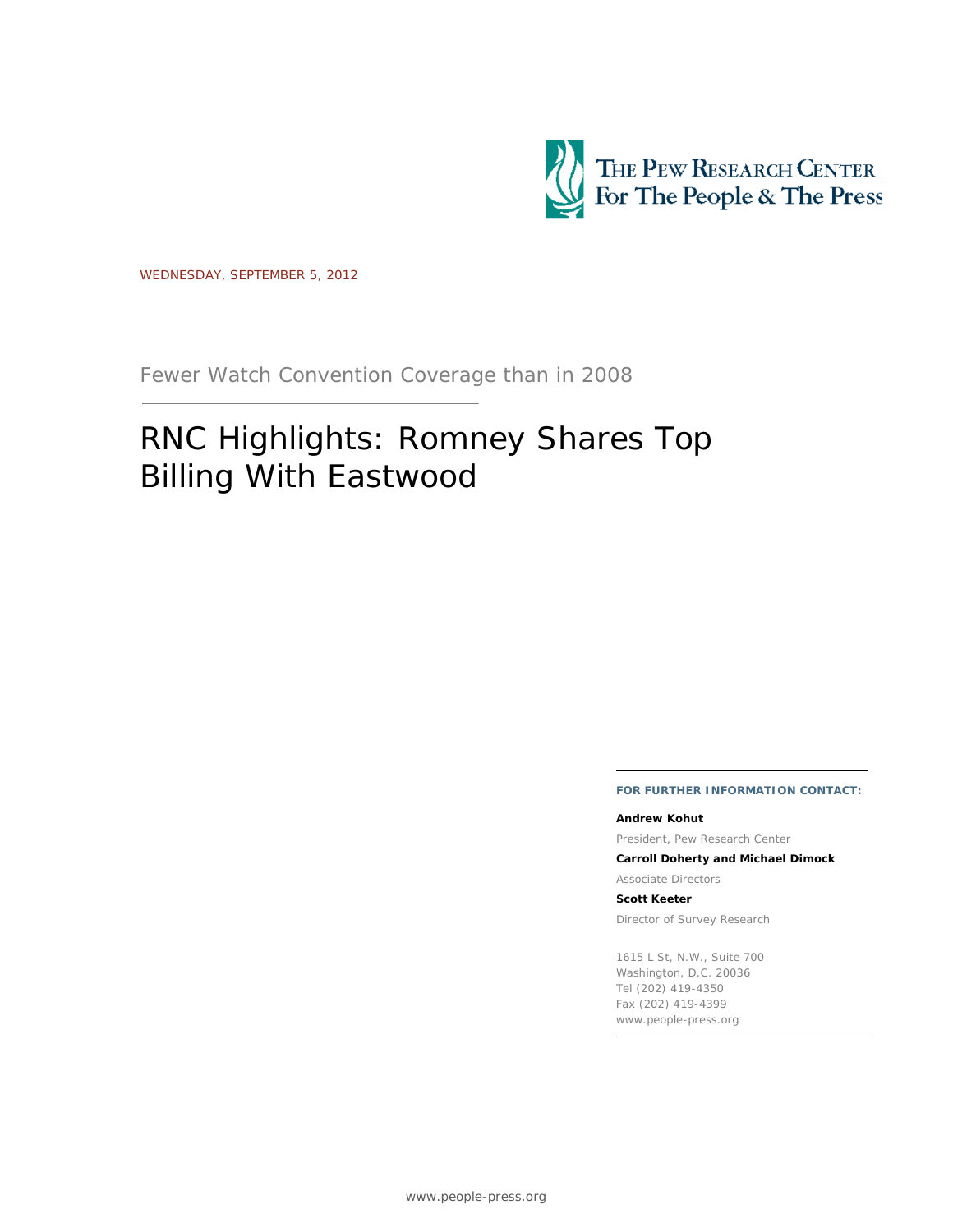## Fewer Watch Convention Coverage than in 2008 RNC Highlights: Romney Shares Top Billing With Eastwood

The public paid far less attention to this year's Republican convention than it did to the GOP convention four years ago. Just 37% say they watched all or some of the Republican convention, down from 56% in 2008.

And while there has been a modest increase in the percentage viewing Mitt Romney

more favorably in the wake of the convention, his acceptance speech was not the highlight of the event: As many of those who watched at least a little convention coverage cited Clint Eastwood's speech as the convention highlight (20%) as named Romney's speech (17%). One-in-five say there was no convention highlight, about the same percentage as four years ago.

The latest national survey by the Pew Research Center for the People & the Press, conducted Aug. 31-Sept. 3 among 1,008 adults, finds that even among Republicans Romney's speech was not the standout event of the convention. A quarter of Republican convention-watchers (25%) said Romney's speech was the highlight, 19% named Eastwood's performance, 15% named Paul Ryan's speech and 13% cited Ann Romney's address.

More independents who watched convention coverage cited Eastwood's speech than Romney's speech as the convention

highlight (26% vs. 17%), while a plurality of Democrats (40%) said there was no convention highlight.

Four years ago, GOP nominee John McCain's acceptance speech also was not the convention's signature event. Fully half (50%) named GOP vice-presidential candidate Sarah Palin's speech as the highlight of that convention, while 17% cited McCain's speech, which is identical to the percentage citing Romney's speech in the current survey.

## **GOP Convention Highlights**

| Aug. 31-<br>Sept. 2 |
|---------------------|
| ℅                   |
| 20                  |
| 17                  |
| 10                  |
| 9                   |
| 3                   |
| $\overline{2}$      |
| $\overline{2}$      |
| 1                   |
| 12                  |
| 9                   |
| 20                  |
|                     |

PEW RESEARCH CENTER Aug. 31- Sept. 2, 2012, Open-ended question based on those who watched at least a little convention coverage. Figures may not add to 100% because of multiple responses.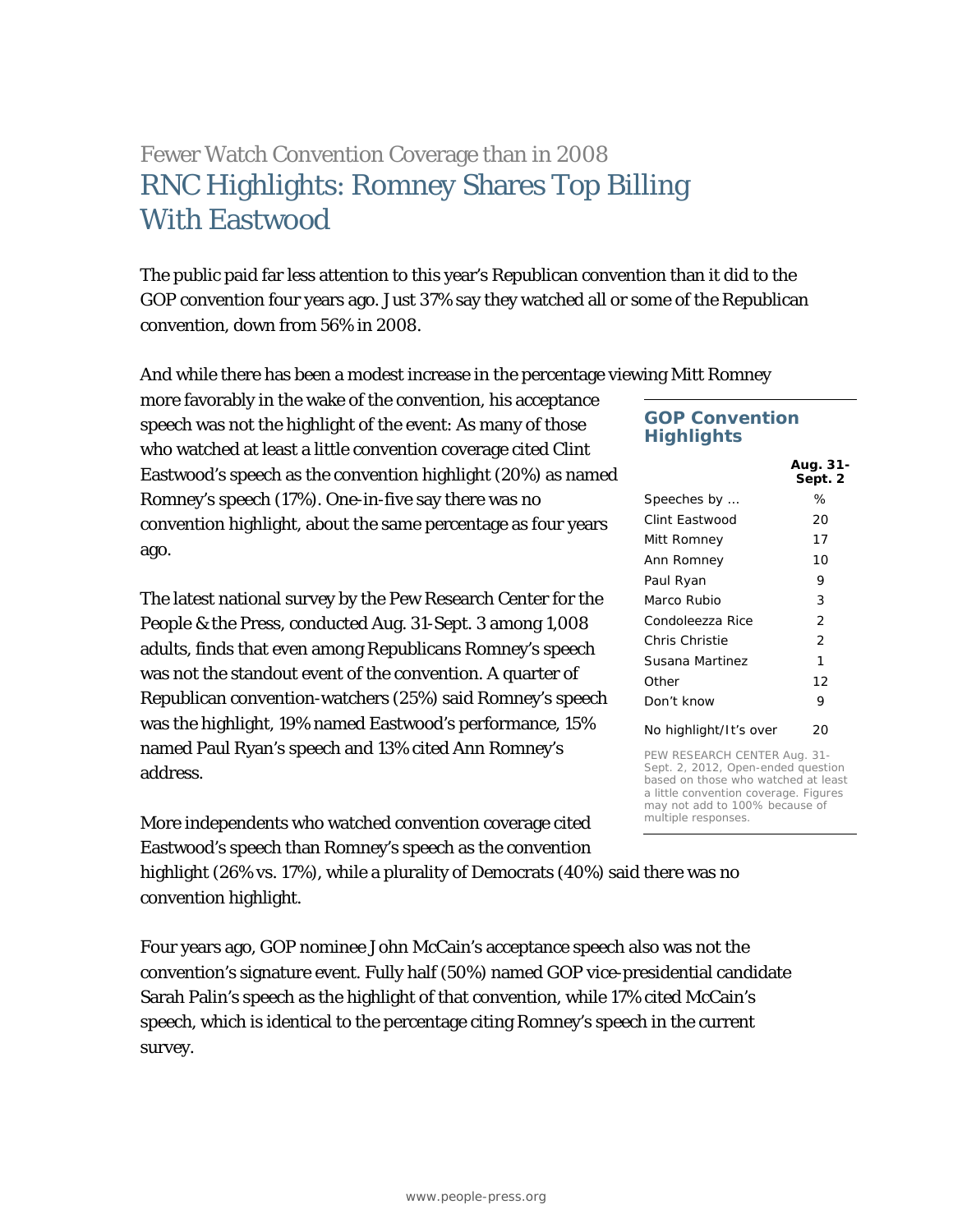#### **2**

## **Views of Romney: Before and After**

Currently, 25% say their opinion of Romney has become more favorable in the past few days, up from 18% during the week before the GOP convention (Aug. 23-26). There has been a comparable decline in the percentage saying their views have become less favorable (from 26% to 20%). Still, a plurality says their opinion of Romney has not changed recently (44% today, 46% before the convention).

There was a similar change in views of McCain after the 2008 Republican convention: 35% said they felt more favorably toward the GOP nominee, up from 28% before the convention.

As was the case with McCain, most of the change in Romney's image has come among Republicans: In the current survey, 53% say their view of Romney has become more favorable, up from 43% a week ago. Independents also have a slightly better view of Romney than did so before the convention (21% more favorable after, up from 15%).

The overall ratings of Romney's convention speech also are similar to those for McCain in 2008. Overall, 52% say Romney's speech was excellent (21%) or good (32%); 34% say it was only fair (21%) or poor (13%). Four years ago, 52% also gave McCain's convention speech positive ratings while 32% viewed it negatively.

## **Modest Change in Views of Romney**

| In past few days<br>view of has<br>Aug<br>$23 - 26$ | Aug 31-<br>Sept 3 | Change                |
|-----------------------------------------------------|-------------------|-----------------------|
| ℅                                                   | %                 |                       |
| 18                                                  | 25                | $+7$                  |
| 26                                                  | 20                | -6                    |
| 46                                                  | 44                | $-2$                  |
| 11                                                  | 11                |                       |
| 100                                                 | 100               |                       |
| Pre-                                                | Post-             |                       |
|                                                     |                   |                       |
|                                                     |                   |                       |
| 28                                                  | 35                | $+7$                  |
| 22                                                  | 24                | $+2$                  |
|                                                     |                   |                       |
| 47                                                  | 40                | $-7$                  |
| 3                                                   | 1                 |                       |
|                                                     |                   | convention convention |

PEW RESEARCH CENTER Aug. 31-Sept. 3, 2012. Figures may not add to 100% because of rounding.

## **Romney, McCain Convention Speeches Viewed Similarly**

|                            | <b>McCain</b><br>2008 | Romney<br>2012 |
|----------------------------|-----------------------|----------------|
| View of convention speech  | ℅                     | ℅              |
| <b>Fxcellent</b>           | 16                    | 21             |
| Good                       | 36                    | 32             |
| Only fair                  | 23                    | 21             |
| Poor                       | 9                     | 13             |
| Did not see speech (Vol.)/ |                       |                |
| Don't know                 | 16                    | 14             |
|                            | 100                   | 100            |

PEW RESEARCH CENTER Aug. 31-Sept. 3, 2012. Based on those who watched at least a little coverage of the GOP convention; N=677. Figures may not add to 100% because of rounding.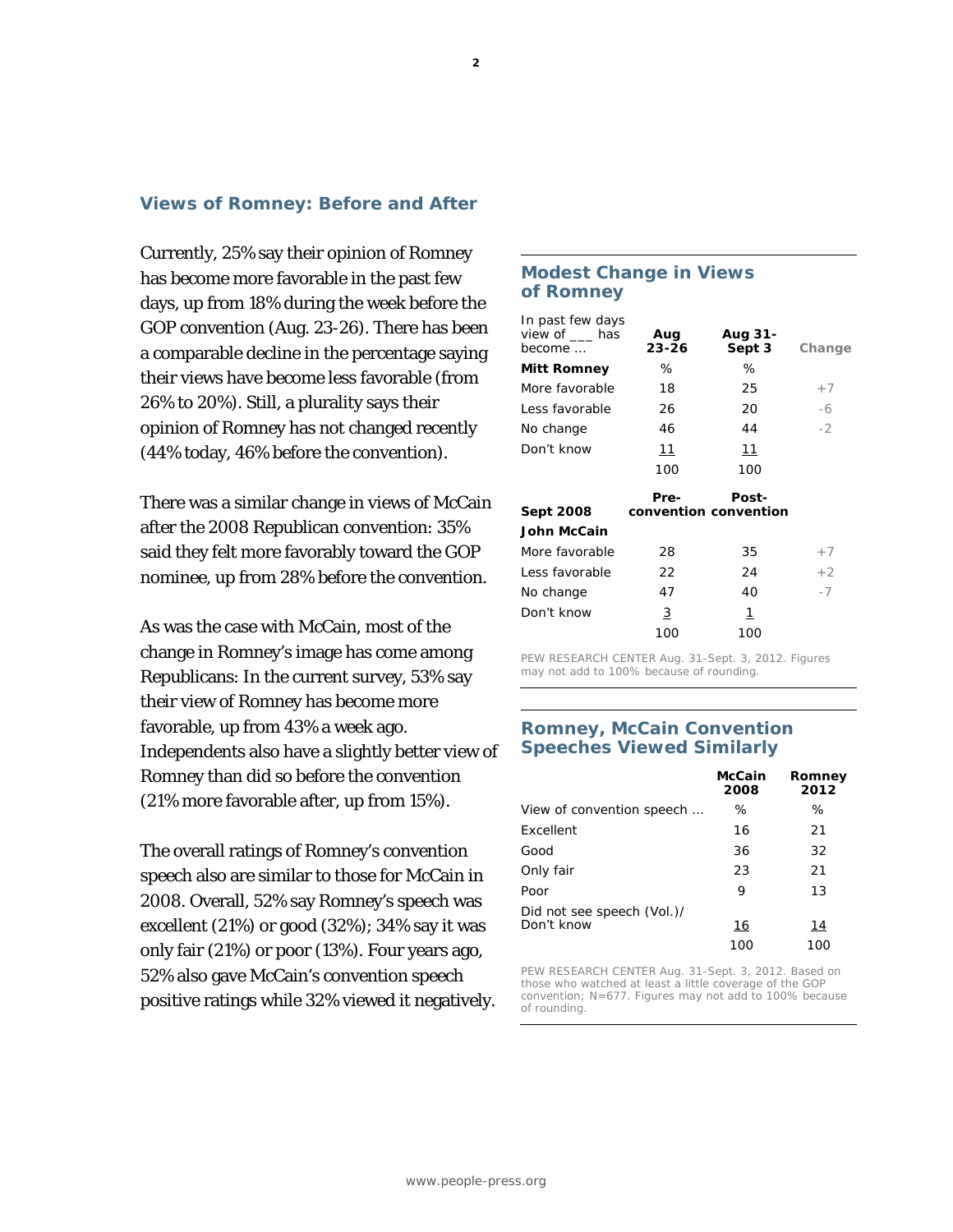## **Fewer Watch Coverage than in 2008**

Only about four-in-ten Americans (37%) say they watched even some coverage of the Republican convention: 17% say they watched all or most of it, while 21% watched some of it. Most watched just a little of the coverage (21%) or none of it (40%). In 2008, 56% watched at least some coverage of the Republican convention; just 21% watched no coverage, only about half the percentage as say that today.

There is far less interest in the GOP convention this year than in the 2008 Republican convention among Republicans, Democrats and independents. Four years ago, 69% of Republicans watched at least some convention

## **Most Watched Little or No Coverage of GOP Convention**

| How much convention                                | 2008    | 2012         |
|----------------------------------------------------|---------|--------------|
| coverage did you watch?                            | ℅       | ℅            |
| All or most                                        | 23      | 17           |
| Some of it                                         | 33      | 21           |
| Just a little                                      | 23      | 21           |
| None of it                                         | 21      | 40           |
| Don't know                                         | $\star$ | $\mathbf{1}$ |
|                                                    | 100     | 100          |
| % watching at least some<br>coverage among         |         |              |
| Republican                                         | 69      | 56           |
| Democrat                                           | 49      | 28           |
| Independent                                        | 52      | 34           |
| PEW RESEARCH CENTER Aug. 31-Sept. 3, 2012. Figures |         |              |

may not add to 100% because of rounding.

coverage; 56% watched at least some coverage of the events in Tampa last week. Nearly half of Democrats (49%) watched at least some GOP convention coverage in 2008, but just 28% watched at least some of this year's convention. Interest among independents in the Republican convention also has fallen sharply, from 52% in 2008 to 34% in the current survey.

More generally, 29% of Americans say they are following news about the presidential campaign very closely, which is virtually unchanged from last week.

Current interest in the presidential campaign is on par with interest in two other news stories – the economy

## **Public's News Interests Divided During GOP Convention**

| Followed news about each                   | Economy | Hurricane<br><b>Isaac</b> | 2012<br>Campaign |
|--------------------------------------------|---------|---------------------------|------------------|
| story very closely                         | %       | ℅                         | %                |
| Total                                      | 33      | 31                        | 29               |
| Republican                                 | 41      | 32                        | 35               |
| Democrat                                   | 28      | 32                        | 29               |
| Independent                                | 31      | 31                        | 28               |
| PEW RESEARCH CENTER Aug. 31-Sept. 3, 2012. |         |                           |                  |

and Hurricane Isaac. A third (33%) followed news about the economy very closely, 31% tracked news about the hurricane very closely, while 29% paid very close attention to the presidential campaign.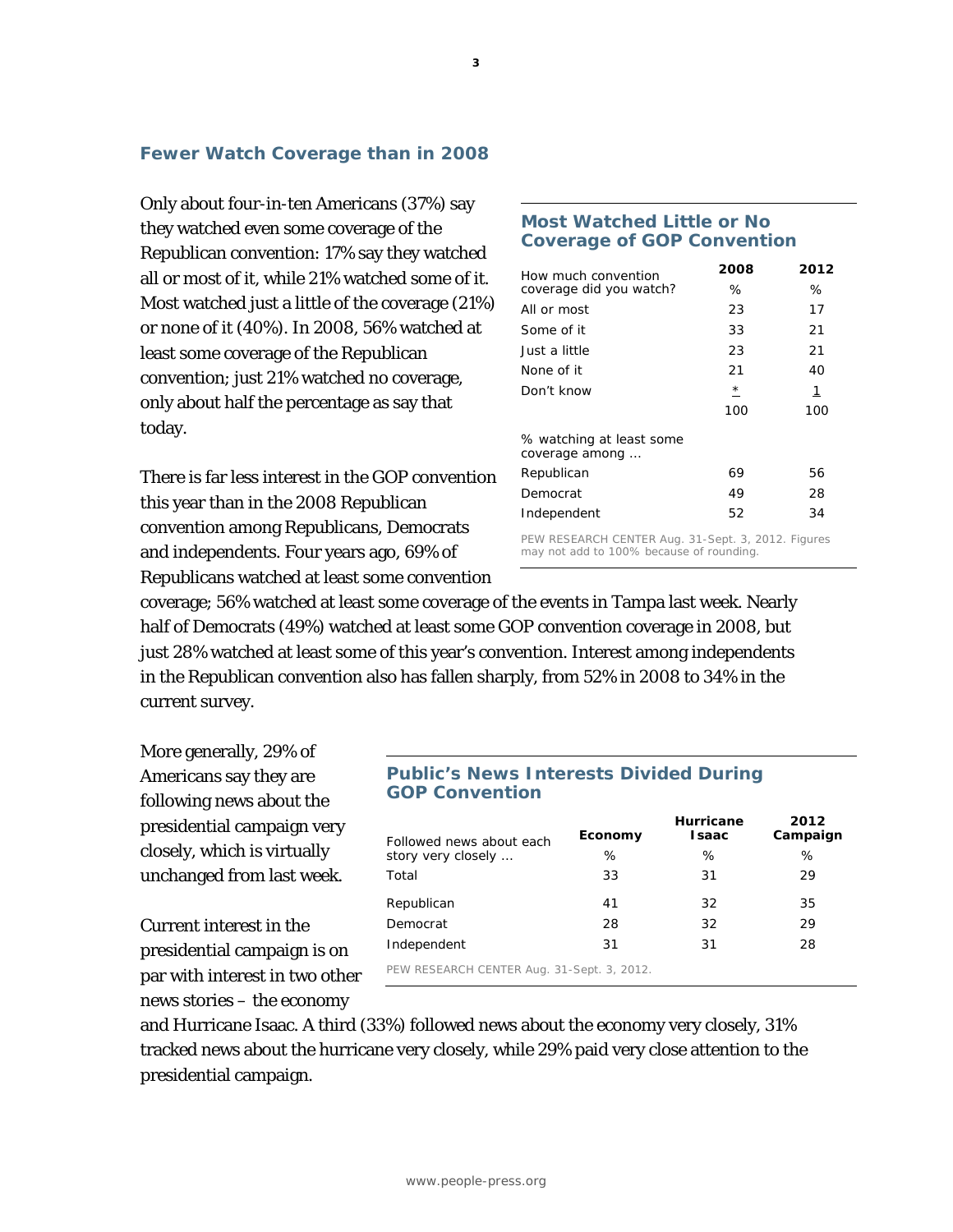## **About the Survey**

The analysis in this report is based on telephone interviews conducted August 31-September 3, 2012 among a national sample of 1,008 adults 18 years of age or older living in the continental United States (606 respondents were interviewed on a landline telephone, and 402 were interviewed on a cell phone, including 180 who had no landline telephone). The survey was conducted by interviewers at Princeton Data Source under the direction of Princeton Survey Research Associates International. A combination of landline and cell phone random digit dial samples were used; both samples were provided by Survey Sampling International. Interviews were conducted in English. Respondents in the landline sample were selected by randomly asking for the youngest adult male or female who is now at home. Interviews in the cell sample were conducted with the person who answered the phone, if that person was an adult 18 years of age or older. For detailed information about our survey methodology, see: [http://people](http://people-press.org/methodology/)[press.org/methodology/.](http://people-press.org/methodology/)

The combined landline and cell phone sample are weighted using an iterative technique that matches gender, age, education, race, Hispanic origin and region to parameters from the March 2011 Census Bureau's Current Population Survey and population density to parameters from the Decennial Census. The sample also is weighted to match current patterns of telephone status, based on extrapolations from the 2011 National Health Interview Survey. The weighting procedure also accounts for the fact that respondents with both landline and cell phones have a greater probability of being included in the combined sample and adjusts for household size among respondents with a landline phone. Sampling errors and statistical tests of significance take into account the effect of weighting. The following table shows the sample sizes and the error attributable to sampling that would be expected at the 95% level of confidence for different groups in the survey:

| Group                | <b>Sample Size</b> | Plus or minus         |
|----------------------|--------------------|-----------------------|
| Total sample         | 1,008              | 3.6 percentage points |
|                      |                    |                       |
| Republicans          | 299                | 6.6 percentage points |
| Democrats            | 294                | 6.7 percentage points |
| Independents         | 355                | 6.1 percentage points |
| Convention watchers  | 677                | 4.4 percentage points |
| Republican watchers  | 236                | 7.4 percentage points |
| Democratic watchers  | 177                | 8.6 percentage points |
| Independent watchers | 239                | 7.4 percentage points |

Sample sizes and sampling errors for other subgroups are available upon request.

In addition to sampling error, one should bear in mind that question wording and practical difficulties in conducting surveys can introduce error or bias into the findings of opinion polls.

© Pew Research Center, 2012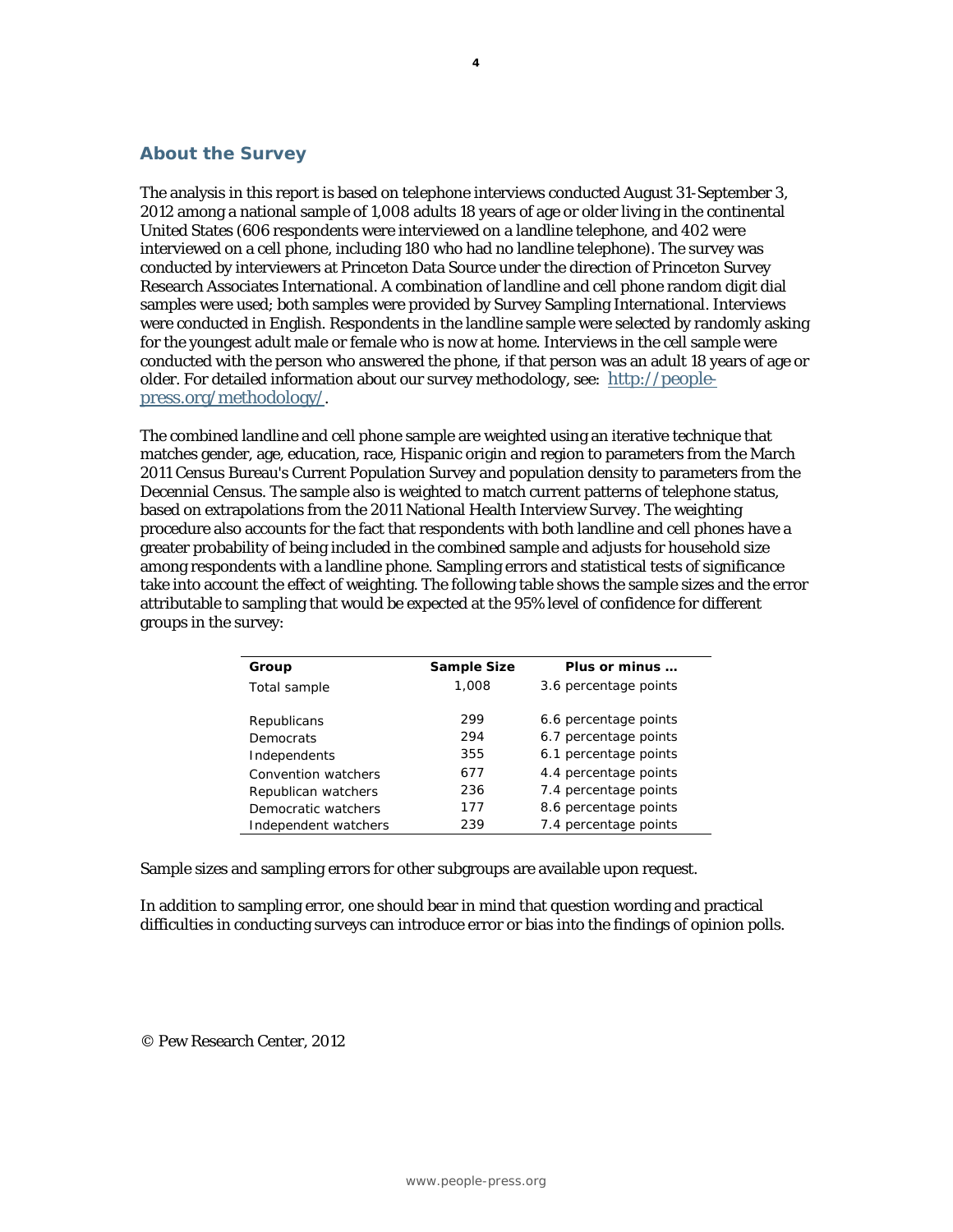#### **PEW RESEARCH CENTER August 31-September 3, 2012 OMNIBUS FINAL TOPLINE N=1,008**

#### **ASK ALL:**

PEW.1 Thinking about **[INSERT NAME, IN ORDER]**, in the past few days, have you come to have a MORE favorable opinion of him, a LESS favorable opinion, or hasn't your opinion of him changed lately? Now, thinking about **[INSERT NEXT NAME, IN ORDER]**, in the past few days, have you come to have a MORE favorable opinion of him, a LESS favorable opinion, or hasn't your opinion of him changed lately?

|       |                                                                               | More<br>favorable | Less<br>favorable | Opinion has<br>not changed | (VOL.)<br>DK/Ref |
|-------|-------------------------------------------------------------------------------|-------------------|-------------------|----------------------------|------------------|
| а.    | Mitt Romney<br>August 31-September 3, 2012<br>August 23-26, 2012 <sup>1</sup> | 25<br>18          | 20<br>26          | 44<br>46                   | 11<br>11         |
| $b$ . | Paul Ryan<br>August 31-September 3, 2012                                      | 23                | 21                | 41                         | 15               |

#### **PEWWP.1 HELD FOR FUTURE RELEASE**

#### **NO QUESTION PEW.2**

#### **ASK ALL:**

PEW.3 As I read a list of some stories covered by news organizations this past week, please tell me if you happened to follow each news story very closely, fairly closely, not too closely, or not at all closely. First, **[INSERT ITEM; RANDOMIZE;] [IF NECESSARY** "Did you follow **[ITEM]** very closely, fairly closely, not too closely or not at all closely?"**]**

|    |                                    | Very<br>closely | Fairly<br>closely | Not too<br>closely | Not at all<br>closely | (VOL.)<br>DK/Ref |
|----|------------------------------------|-----------------|-------------------|--------------------|-----------------------|------------------|
| a. | Reports about the condition of the |                 |                   |                    |                       |                  |
|    | U.S. economy                       |                 |                   |                    |                       |                  |
|    | August 31-September 3, 2012        | 33              | 31                | 20                 | 16                    | 1                |
|    | August 23-26, 2012                 | 38              | 30                | 15                 | 16                    | 1                |
|    | August 16-19, 2012                 | 33              | 32                | 16                 | 19                    | $^\star$         |
|    | August 9-12, 2012                  | 30              | 31                | 20                 | 18                    | 1                |
|    | August 2-5, 2012                   | 33              | 29                | 20                 | 17                    | 1                |
|    | July 26-29, 2012                   | 32              | 30                | 20                 | 19                    | $\star$          |
|    | July 19-22, 2012                   | 39              | 29                | 16                 | 16                    | $^\star$         |
|    | July 12-15, 2012                   | 32              | 33                | 18                 | 17                    | 1                |
|    | July 5-8, 2012                     | 34              | 28                | 18                 | 19                    | 1                |
|    | June 28-July 1, 2012               | 38              | 28                | 15                 | 18                    | 1                |
|    | June 21-24, 2012                   | 33              | 32                | 17                 | 17                    | $\star$          |
|    | June 14-17, 2012                   | 39              | 28                | 15                 | 17                    | $^\star$         |
|    | June 7-10, 2012                    | 35              | 32                | 15                 | 18                    | $^\star$         |
|    | May 31-June 3, 2012                | 37              | 34                | 13                 | 14                    | 1                |
|    | May 24-27, 2012                    | 33              | 31                | 19                 | 16                    | 1                |
|    | May 17-20, 2012                    | 35              | 30                | 16                 | 19                    | $\star$          |
|    | May 10-13, 2012                    | 40              | 26                | 16                 | 17                    | $^\star$         |
|    | May 3-6, 2012                      | 38              | 29                | 13                 | 20                    | $^\star$         |
|    | April 26-29, 2012                  | 34              | 32                | 17                 | 16                    | 1                |
|    | April 19-22, 2012                  | 35              | 35                | 13                 | 14                    | $\overline{2}$   |
|    | April 12-15, 2012                  | 39              | 28                | 16                 | 17                    | 1                |
|    | April 5-8, 2012                    | 37              | 31                | 16                 | 16                    | 1                |
|    | March 29-April 1, 2012             | 34              | 33                | 15                 | 18                    | 1                |
|    | March 22-25, 2012                  | 36              | 29                | 16                 | 18                    | 1                |
|    | March 15-18, 2012                  | 40              | 35                | 11                 | 14                    | 1                |
|    |                                    |                 |                   |                    |                       |                  |

<span id="page-5-0"></span> $\mathbf{1}$ 

<sup>1</sup> For Aug 23-26, 2012, question began "Please think about each of the following candidates – Mitt Romney"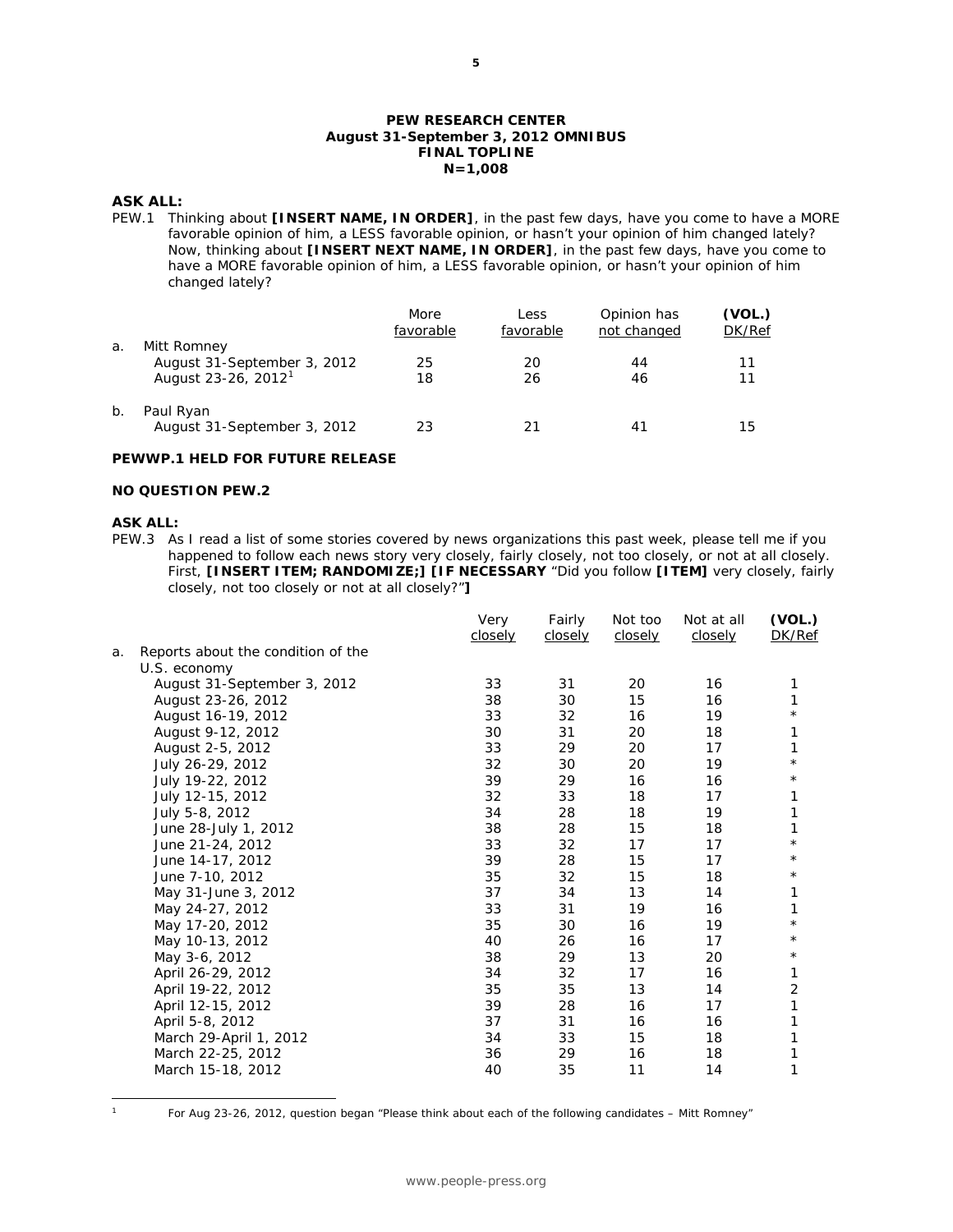## **PEW.3 CONTINUED…**

|                              | Very    | Fairly  | Not too | Not at all | (VOL.)       |
|------------------------------|---------|---------|---------|------------|--------------|
|                              | closely | closely | closely | closely    | DK/Ref       |
| March 8-11, 2012             | 37      | 32      | 14      | 17         | $^\star$     |
| March 1-4, 2012              | 41      | 27      | 15      | 17         | 1            |
| February 23-26, 2012         | 37      | 33      | 14      | 15         | 1            |
| February 16-20, 2012         | 33      | 32      | 16      | 17         | $\mathbf{1}$ |
| February 9-12, 2012          | 42      | 30      | 14      | 13         | 1            |
| February 2-5, 2012           | 38      | 32      | 16      | 13         | 1            |
| January 26-29, 2012          | 35      | 31      | 16      | 19         | $\star$      |
| January 19-22, 2012          | 35      | 30      | 16      | 19         | 1            |
| January 12-15, 2012          | 33      | 32      | 14      | 20         | 1            |
| January 5-8, 2012            | 39      | 31      | 15      | 15         | $\star$      |
| December 15-18, 2011         | 36      | 32      | 14      | 16         | $\mathbf{1}$ |
| December 8-11, 2011          | 41      | 29      | 13      | 16         | 1            |
| December 1-4, 2011           | 40      | 33      | 13      | 13         | $\mathbf{1}$ |
| November 17-20, 2011         | 35      | 33      | 16      | 15         | 1            |
| November 10-13, 2011         | 39      | 31      | 15      | 14         | $\star$      |
| November 3-6, 2011           | 37      | 31      | 15      | 17         | $\mathbf{1}$ |
| October 27-30, 2011          | 38      | 33      | 14      | 15         | $\mathbf{1}$ |
| October 20-23, 2011          | 38      | 32      | 14      | 16         | $\mathbf{1}$ |
| October 13-16, 2011          | 39      | 32      | 14      | 14         | $\star$      |
| October 6-9, 2011            | 43      | 28      | 14      | 14         | 1            |
| September 29-October 2, 2011 | 46      | 26      | 14      | 14         | $\star$      |
| September 22-25, 2011        | 44      | 33      | 11      | 11         | $\star$      |
| September 8-11, 2011         | 40      | 30      | 15      | 14         | 1            |
| September 1-4, 2011          | 44      | 30      | 11      | 15         | $\star$      |
| August 25-28, 2011           | 44      | 28      | 14      | 13         | 1            |
| August 18-21, 2011           | 44      | 29      | 12      | 14         | 1            |
| August 4-7, 2011             | 46      | 30      | 11      | 13         | 1            |
| July 28-31, 2011             | 43      | 30      | 13      | 13         | $\star$      |
| July 21-24, 2011             | 41      | 32      | 13      | 13         | $\mathbf{1}$ |
| July 14-17, 2011             | 41      | 30      | 14      | 14         | 1            |
| July 7-10, 2011              | 36      | 30      | 15      | 18         | $\mathbf{1}$ |
| June 30-July 3, 2011         | 38      | 32      | 13      | 16         | 1            |
| June 23-26, 2011             | 37      | 29      | 15      | 19         | $\star$      |
| June 16-19, 2011             | 39      | 33      | 14      | 13         | $\star$      |
| June 9-12, 2011              | 39      | 30      | 15      | 16         | 1            |
| June 2-5, 2011               | 35      | 34      | 17      | 14         | $\star$      |
| May 19-22, 2011              | 33      | 34      | 17      | 16         | $\star$      |
| May 12-15, 2011              | 32      | 32      | 17      | 18         | $\sqrt{2}$   |
| May 5-8, 2011                | 40      | 35      | 15      | 9          | 1            |
| April 21-25, 2011            | 41      | 33      | 12      | 14         | $\star$      |
| April 14-17, 2011            | 44      | 30      | 14      | 12         | 1            |
| April 7-10, 2011             | 46      | 30      | 14      | $10$       | $^{\star}$   |
|                              | 42      | 31      | 16      | 11         | 0            |
| March 31-April 3, 2011       |         |         | 17      | 15         | $^\star$     |
| March 24-27, 2011            | 36      | 32      |         |            | $^\star$     |
| March 17-20, 2011            | 38      | 32      | 17      | 13         | $^\star$     |
| March 10-13, 2011            | 40      | 30      | 16      | 13         |              |
| March 3-6, 2011              | 37      | 31      | 17      | 13         | 1            |
| February 24-27, 2011         | 49      | 29      | 11      | 10         |              |
| February 17-20, 2011         | 35      | 33      | 14      | 17         |              |
| February 10-13, 2011         | 36      | 34      | 13      | 16         |              |
| February 3-6, 2011           | 35      | 37      | 14      | 14         |              |
| January 20-23, 2011          | 37      | 33      | 14      | 15         | 1            |
| January 13-16, 2011          | 37      | 29      | 15      | 18         | 1            |
| January 6-9, 2011            | 39      | 37      | 11      | 12         | 1            |

| -- | .                           |  |  |  |
|----|-----------------------------|--|--|--|
|    | August 31-September 3, 2012 |  |  |  |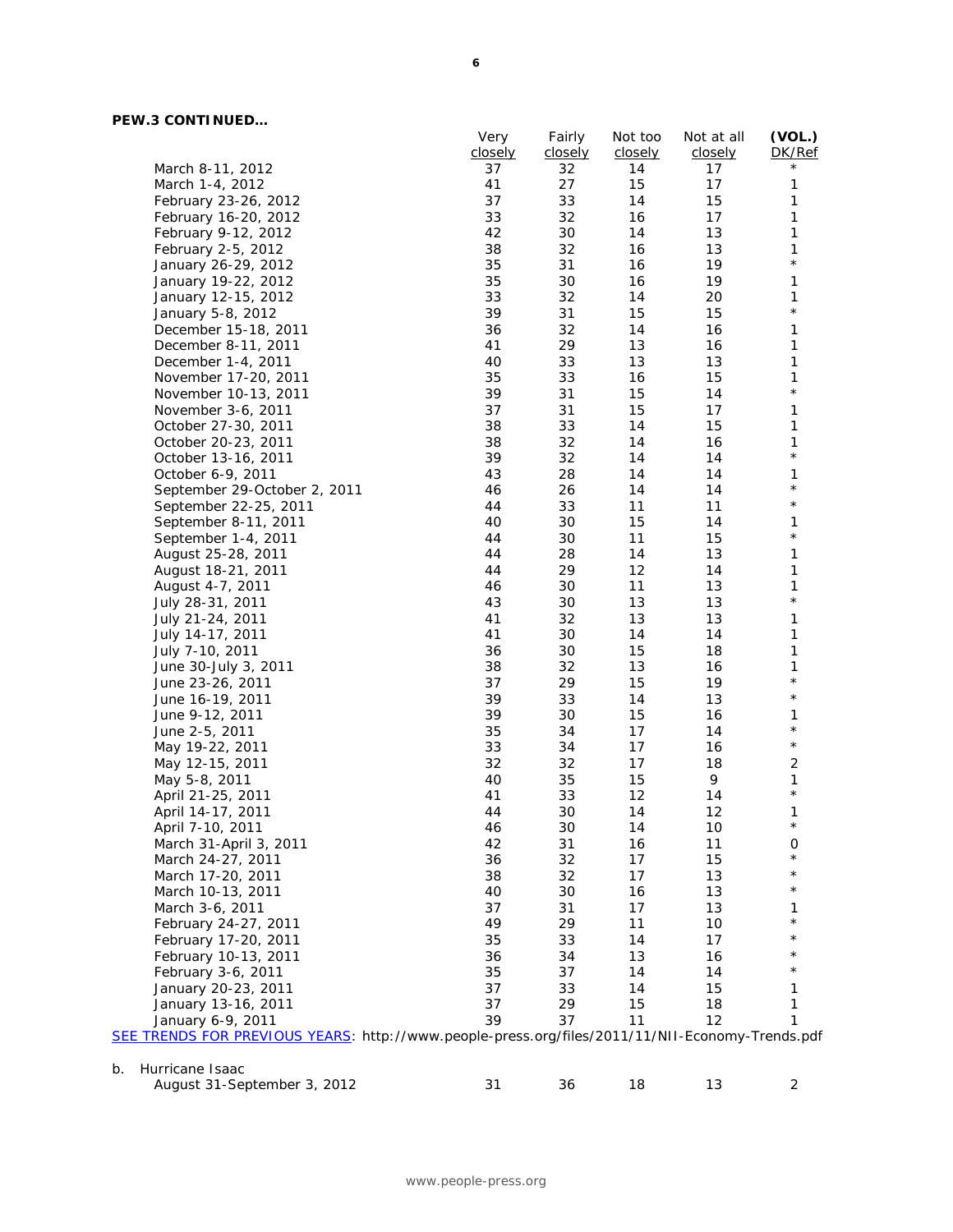## **PEW.3 CONTINUED…**

|                                            | Very<br>closely | Fairly<br>closely | Not too<br>closely | Not at all<br>closely | (VOL.)<br>DK/Ref |
|--------------------------------------------|-----------------|-------------------|--------------------|-----------------------|------------------|
| <b>TRENDS FOR COMPARISON</b>               |                 |                   |                    |                       |                  |
| September 1-4, 2011: The impact of         |                 |                   |                    |                       |                  |
| Hurricane Irene                            | 39              | 33                | 17                 | 10                    | $^\star$         |
| August 25-28, 2011: Hurricane Irene        | 45              | 26                | 14                 | 15                    | 1                |
| September 2-6, 2010: Hurricane Earl        | 28              | 31                | 19                 | 21                    | 1                |
| September 19-22, 2008: Hurricane Ike       | 42              | 37                | 16                 | 5                     | $^{\star}$       |
| September 12-15, 2008: Hurricane Ike       | 50              | 32                | 13                 | 5                     | $^{\star}$       |
| September 5-8, 2008: Hanna (Southeast)     | 34              | 37                | 19                 | 10                    | 0                |
| September 5-8, 2008: Gustav (Gulf coast)   | 42              | 35                | 17                 | 6                     | $^\star$         |
| August 29-31, 2008: Gustav (Gulf coast)    | 33              | 30                | 23                 | 14                    | $^\star$         |
| July 25-28, 2008: Dolly (Texas coast)      | 19              | 29                | 29                 | 23                    | $^\star$         |
| November 2-5, 2007: Noel (Bahamas and      |                 |                   |                    |                       |                  |
| Cuba)                                      | 11              | 22                | 31                 | 35                    | 1                |
| September 7-10, 2007: Felix and Henriette  |                 |                   |                    |                       |                  |
| (Mexico and Central America)               | 14              | 29                | 29                 | 27                    | 1                |
| August 24-27, 2007: Dean (Mexico and       |                 |                   |                    |                       |                  |
| Caribbean)                                 | 18              | 39                | 24                 | 18                    | 1                |
| November, 2005: Wilma (Mexico and          |                 |                   |                    |                       |                  |
| Florida)                                   | 34              | 37                | 21                 | 8                     | $^\star$         |
| September, 2005: Katrina (New Orleans      |                 |                   |                    |                       |                  |
| and Gulf Coast)                            | 70              | 21                | 7                  | 2                     | $^\star$         |
| July, 2005: Recent hurricanes (Gulf coast) | 38              | 37                | 17                 | 8                     | $^\star$         |
| September, 2003: Isabel                    | 47              | 28                | 15                 | 10                    | $^\star$         |
| Early October, 2002: Recent hurricanes     |                 |                   |                    |                       |                  |
| (Gulf of Mexico and Louisiana)             | 38              | 34                | 18                 | 10                    | $^\star$         |
|                                            |                 |                   |                    |                       |                  |
| News about candidates for the 2012<br>C.   |                 |                   |                    |                       |                  |
| presidential election                      |                 |                   |                    |                       |                  |
| August 31-September 3, 2012                | 29              | 29                | 20                 | 20                    | 1                |
| August 23-26, 2012                         | 27              | 31                | 19                 | 22                    | 1                |
| August 16-19, 2012                         | 32              | 27                | 19                 | 22                    | 1                |
| August 9-12, 2012                          | 27              | 27                | 21                 | 24                    | 1                |
| August 2-5, 2012                           | 31              | 25                | 19                 | 23                    | 1                |
| July 26-29, 2012                           | 25              | 28                | 21                 | 25                    | 1                |
| July 19-22, 2012                           | 35              | 22                | 17                 | 25                    | 1                |
| July 12-15, 2012                           | 33              | 24                | 20                 | 23                    | $^\star$         |
| July 5-8, 2012                             | 29              | 26                | 20                 | 25                    | $^\star$         |
| June 28-July 1, 2012                       | 32              | 24                | 19                 | 25                    | $^\star$         |
| June 21-24, 2012                           | 27              | 30                | 17                 | 25                    | 1                |
| June 14-17, 2012                           | 31              | 30                | 15                 | 24                    | $^{\star}$       |
| June 7-10, 2012                            | 30              | 29                | 16                 | 25                    | 1                |
| May 31-June 3, 2012                        | 29              | 28                | 19                 | 23                    | 1                |
| May 24-27, 2012                            | 32              | 28                | 16                 | 24                    | 1                |
| May 17-20, 2012                            | 31              | 26                | 19                 | 23                    | $^{\star}$       |
| May 10-13, 2012                            | 34              | 23                | 18                 | 24                    | $^{\star}$       |
| May 3-6, 2012                              | 29              | 27                | 19                 | 24                    | $^{\star}$       |
| April 26-29, 2012                          | 29              | 29                | 18                 | 23                    | 1                |
| April 19-22, 2012                          | 29              | 29                | 20                 | 20                    | 1                |
| April 12-15, 2012                          | 32              | 28                | 16                 | 23                    | 1                |
| April 5-8, 2012                            | 31              | 27                | 18                 | 23                    | $^{\star}$       |
| March 29-April 1, 2012                     | 23              | 29                | 21                 | 27                    | $^{\star}$       |
| March 22-25, 2012                          | 28              | 28                | 18                 | 25                    | 1                |
| March 15-18, 2012                          | 28              | 31                | 17                 | 24                    | $^{\star}$       |
| March 8-11, 2012                           | 28              | 27                | 21                 | 23                    | $^{\star}$       |
| March 1-4, 2012                            | 31              | 24                | 20                 | 24                    | 1                |
| February 23-26, 2012                       | 28              | 29                | 18                 | 24                    | 1                |
| February 16-20, 2012                       | 25              | 29                | 19                 | 25                    | $\overline{c}$   |
| February 9-12, 2012                        | 35              | 25                | 18                 | 20                    | $\mathbf{1}$     |
| February 2-5, 2012                         | 30              | 27                | 20                 | 21                    | $\mathbf{1}$     |
|                                            |                 |                   |                    |                       |                  |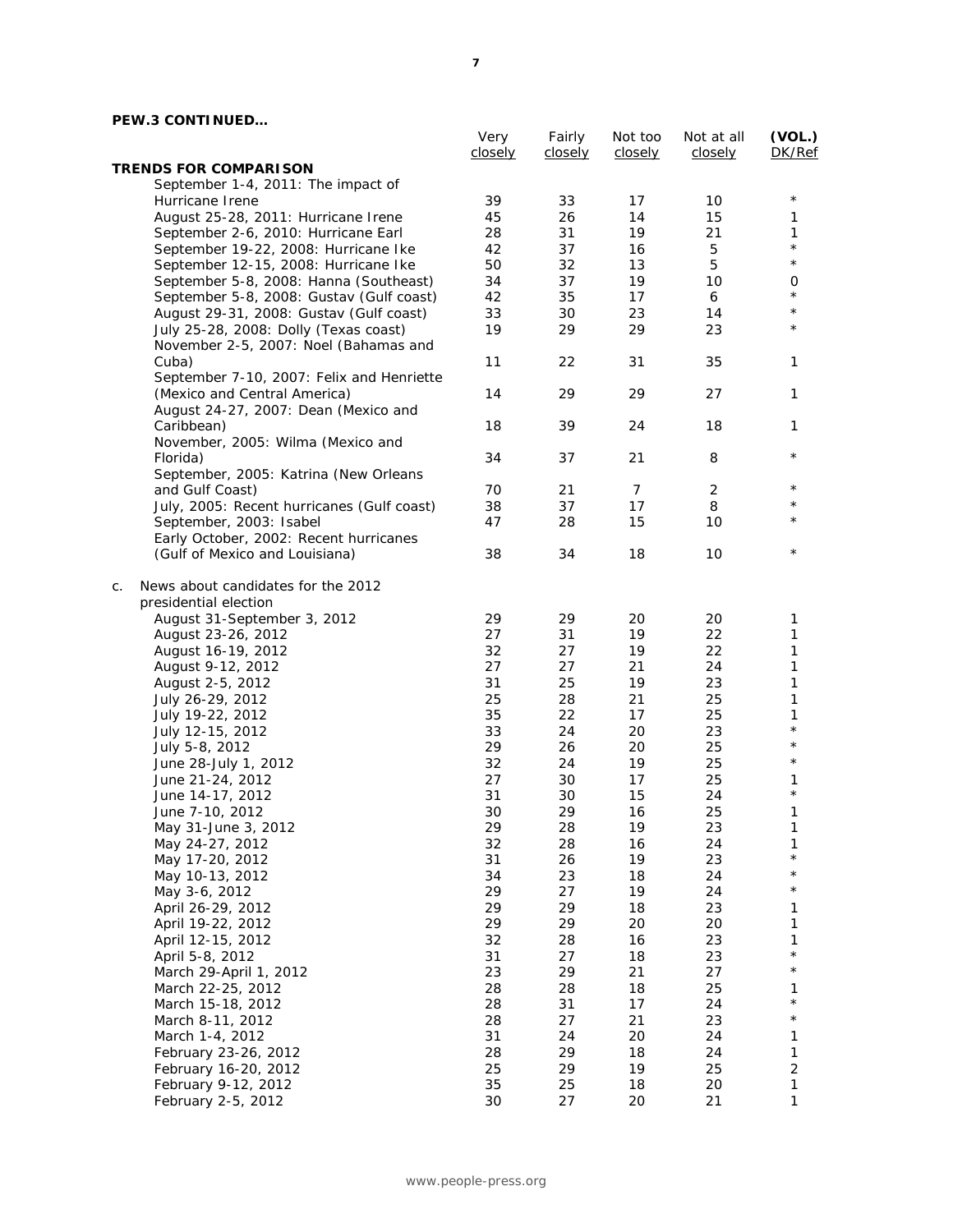|                                            | Very    | Fairly  | Not too | Not at all | (VOL.)              |
|--------------------------------------------|---------|---------|---------|------------|---------------------|
|                                            | closely | closely | closely | closely    | DK/Ref              |
| January 26-29, 2012                        | 28      | 30      | 21      | 21         | 1                   |
| January 19-22, 2012                        | 28      | 30      | 17      | 24         | $\star$             |
| January 12-15, 2012                        | 29      | 29      | 18      | 23         | 1                   |
| January 5-8, 2012                          | 29      | 30      | 16      | 25         | $^\star$            |
| December 15-18, 2011                       | 26      | 24      | 20      | 29         | 1                   |
| December 8-11, 2011                        | 27      | 27      | 18      | 28         | $^{\star}$          |
| December 1-4, 2011                         | 25      | 28      | 20      | 26         | 1                   |
| November 17-20, 2011                       | 24      | 31      | 21      | 23         | 1                   |
| November 3-6, 2011                         | 22      | 31      | 20      | 26         | 1                   |
| October 27-30, 2011                        | 21      | 26      | 21      | 30         | 1                   |
| October 20-23, 2011                        | 21      | 28      | 22      | 28         | 1                   |
| October 13-16, 2011                        | 26      | 29      | 22      | 23         | 1                   |
| October 6-9, 2011                          | 25      | 25      | 23      | 27         | 1                   |
| September 29-October 2, 2011               | 27      | 26      | 21      | 25         | $^{\star}$          |
| September 22-25, 2011                      | 25      | 26      | 23      | 25         | 1                   |
| September 15-18, 2011                      | 24      | 28      | 21      | 27         | 1                   |
| September 8-11, 2011                       | 22      | 26      | 21      | 31         | $^{\star}$          |
| September 1-4, 2011                        | 22      | 23      | 22      | 32         | 1                   |
| August 25-28, 2011                         | 22      | 22      | 22      | 33         | 1                   |
| August 18-21, 2011                         | 27      | 26      | 19      | 28         | 1                   |
| August 11-14, 2011                         | 19      | 24      | 20      | 36         | 1                   |
| August 4-7, 2011                           | 18      | 21      | 22      | 37         | 1                   |
| July 28-31, 2011                           | 17      | 27      | 21      | 35         | 1                   |
| July 21-24, 2011                           | 17      | 22      | 28      | 32         | $^{\star}$          |
| July 14-17, 2011                           | 18      | 26      | 27      | 28         | 1                   |
| July 7-10, 2011                            | 16      | 23      | 27      | 33         | 1                   |
| June 30-July 3, 2011                       | 21      | 28      | 24      | 25         | $\overline{2}$      |
| June 23-26, 2011                           | 19      | 26      | 24      | 31         | $^{\star}$          |
| June 16-19, 2011                           | 23      | 29      | 23      | 25         | $^{\star}$          |
| June 9-12, 2011                            | 18      | 30      | 22      | 30         | 1                   |
| June 2-5, 2011                             | 21      | 31      | 22      | 26         | $^\star$            |
| May 26-29, 2011                            | 20      | 27      | 24      | 28         | $^{\star}$          |
| May 19-22, 2011                            | 15      | 27      | 24      | 32         | 1                   |
| May 12-15, 2011                            | 15      | 22      | 26      | 35         | 1                   |
| May 5-8, 2011                              | 16      | 24      | 27      | 32         | 1                   |
| April 21-25, 2011                          | 18      | 26      | 23      | 32         | 1                   |
| April 14-17, 2011                          | 20      | 23      | 29      | 27         | 1                   |
| March 24-27, 2011                          | 13      | 19      | 26      | 41         | 1                   |
| March 10-13, 2011                          | 15      | 21      | 26      | 38         | $\mathsf{O}\xspace$ |
| February 10-13, 2011                       | 16      | 19      | 24      | 40         | $^{\star}$          |
| February 3-6, 2011                         | 15      | 20      | 23      | 42         | $^{\star}$          |
| $\bigcap$ IC $\bigcup$ $\bigcap$ $\bigcap$ |         | 1C:1    |         |            |                     |

[SEE TRENDS FOR PREVIOUS YEARS:](http://www.people-press.org/files/2011/11/NII-Election-Trends.pdf) http://www.people-press.org/files/2011/11/NII-Election-Trends.pdf

#### **NO QUESTION PEW.4**

#### **ASK ALL:**

PEW.5 Thinking about the Republican convention in Tampa, how much of the convention coverage did you watch? Did you watch all or most of the coverage, some of it, just a little, or none of it?

|              |                           | Republican | Democratic |
|--------------|---------------------------|------------|------------|
|              |                           | Convention | Convention |
| Aug 31-Sep 1 |                           | Sep 5-8    | Aug 29-31  |
| 2012         |                           | 2008       | 2008       |
| 17           | All or most               | 23         | 22         |
| 21           | Some of it                | 33         | 24         |
| 21           | Just a little             | 23         | 25         |
| 40           | None of it                | 21         | 29         |
| 1            | Don't know/Refused (VOL.) | $^\star$   | $\star$    |
|              |                           |            |            |